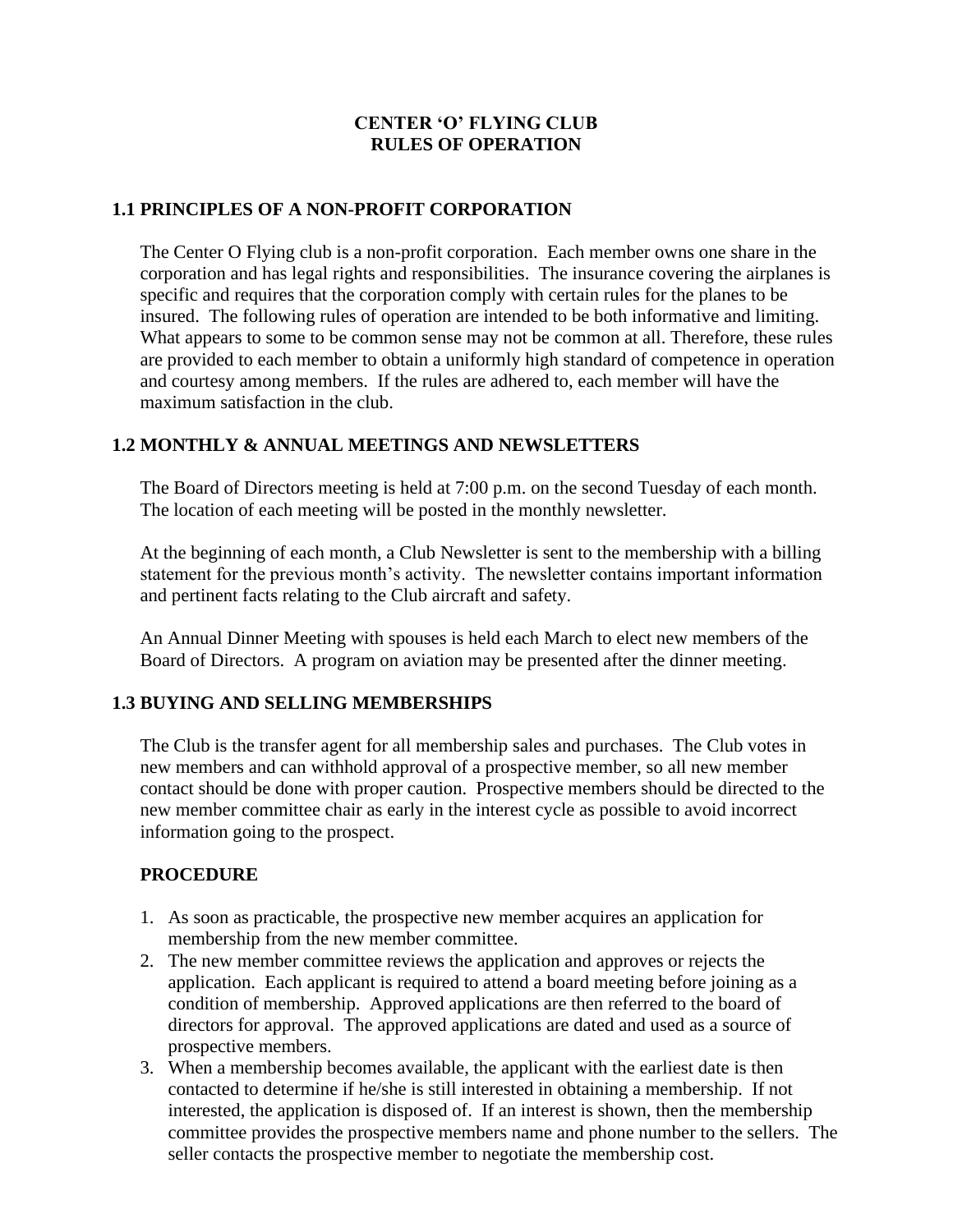- 4. When agreement is reached between buyer and seller, the buyer then sends to the club treasurer the agreed upon selling amount, plus \$200 initiation fee. The buyer then becomes responsible for the membership.
- 5. When the final indebtedness of the seller is known, and all appropriate keys and documents have been returned to the club, the seller then receives the selling price less any indebtedness.
- 6. As of the date of printing of these operating rules, the club is offering \$25 in flying credit to members referring new members to the club, upon approval of the new member's membership. This offer is for a limited time, to promote sales of memberships up for sale, and may be rescinded by action of the board without notice.
- 7. If there are no prospective members available and a club membership becomes available, the club at its discretion may acquire the membership less indebtedness, the total of which shall not exceed \$350.
- 8. IF THESE PROCEDURES ARE NOT FOLLOWED THE CLUB IS NOT OBLIGATED TO HONOR THE SALE!

# **1.4 MONTHLY ACTIVITY STATEMENT**

If during the month:

- An ACTIVE member, flew one or more of the club aircraft, fixed cost pass through shall be \$60.00 plus current Wa Sales Tax.
- An INACTIVE member, no flight occurred, fixed cost pass through shall be \$80.00 plus current Wa Sales Tax.
- A SOCIAL member, does not have access to aircraft due to no medical, no flight review or financial, fixed cost pass through shall be \$80.00 no Wa Sales Tax.

Fixed Cost pass through and all indebtedness are due and payable by the 25th day of the following month, as postmarked on the envelope. Late payment of any indebtedness will incur a \$25 late fee.

Members are not allowed to debt themselves in excess of \$750 in unpaid flying charges. When unpaid charges reach \$750, the member must pay all or part of the unpaid balance before additional flying charges are accrued. It is the member's responsibility to keep track of their flying time and charges, and to make payment when required. Flying privileges may be suspended if unpaid balance exceeds \$750.

Unpaid Fixed Cost pass through and penalties over 30 days late may result in action by the board of directors and will prevent any further scheduling of aircraft by that member. The board of directors must resolve all disputed unpaid bills.

# **1.5 FINES AND PENALTIES**

These are guidelines. Application of these guidelines will be as follows:

- 1. First offense: Written warning will be issued.
- 2. Subsequent Offenses: Penalties as determined by the board of directors will be assessed.
- A. MISCELLANEOUS INFRACTIONS & FINES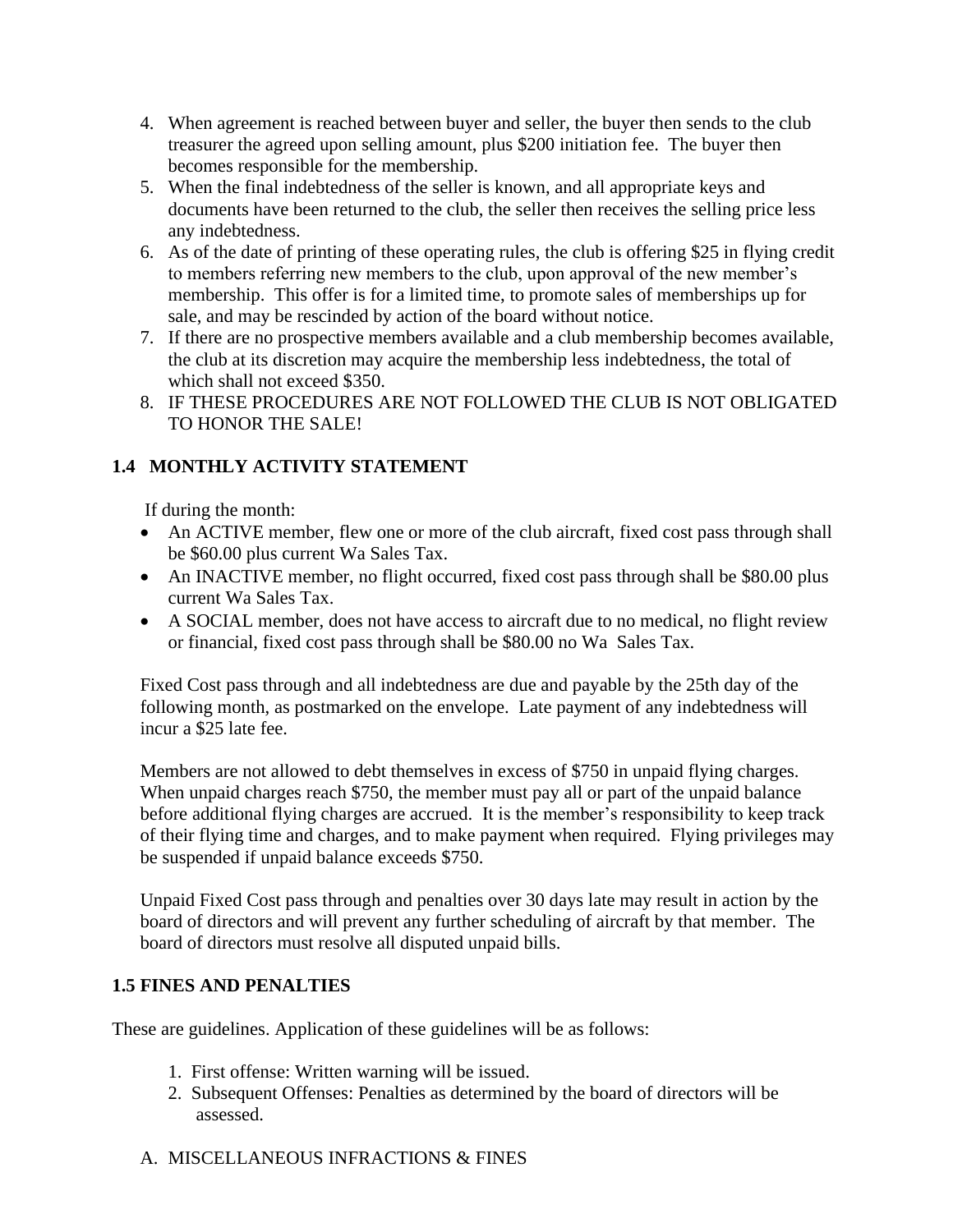1. Failure to refuel the aircraft: 1/2 hour of aircraft charge.

- 2. Failure to fill out Hobbs time sheet: \$5.00
- 3. Failure to turn off master switch resulting in grounding of aircraft: 1 Hour of aircraft charge, plus repair costs.
- B. OPERATING INFRACTIONS
	- 1. Failure to cancel aircraft reservations (**Including early returns**):
		- a. First Offense: Member will be charged 1 hour of flight time of aircraft reserved.
		- b. Subsequent Offenses: Member will be charged 1 hour of flight time of aircraft reserved and lose flying privileges for 30 days from date of incident.
	- 2. Failure to return aircraft at conclusion of reserved time:
		- a. First Offense: Member will be charged 1 hour of flight time of aircraft reserved.
		- b. Subsequent Offenses: Member will be charged 1 hour of flight time of aircraft reserved and lose flying privileges for 30 days from date of incident.
	- 3. Propeller damage that requires propeller removal for repair: Up to \$1000.00
	- 4. Damage to aircraft due to pilot error: Up to \$1000.00

## C. GROUNDING SHALL RESULT FROM:

- 1. Accident with aircraft-pending Safety Board Committee review.
- 2. Account more than 30 days in arrears Board approval.
- 3. Lapsed Annual Flight Review
- 4. Lapsed Medical Certificate
- 5. Violation of Federal Aviation Regulations (FARs)
- 6. Violation of these rules of operations
- 7. Careless or reckless endangerment of life or property.
- 8. Conduct unbecoming to the best interest of the club.
- 9. Scheduling of 2 or more aircraft at one time.
- 10. Allowing the member's unpaid balance to exceed \$750.

## D. EXPULSION MAY RESULT FROM:

- 1. Violation of FARs.
- 2. Careless or reckless endangerment of life or property.
- 3. Conduct unbecoming to the best interest of the club.
- 4. Members account 60 days in arrears.

# **1.6 INSURANCE**

All club aircraft are covered with hull and liability insurance. A copy of appropriate insurance coverage and premiums is provided in each airplane. If a member wants to obtain extra insurance, they should contact Avemco or any other insurance carrier. The club's current policy area is the United States and Canada, excluding Alaska and Mexico.

# **1.7 CLUB OFFICERS AND COMMITTEE CHAIRS**

The club has a Board of Directors who elect a set of officers including a President, Vice President, Secretary and Treasurer. The President also appoints committee chairs as needed to operate the club. Current committees include the following:

Safety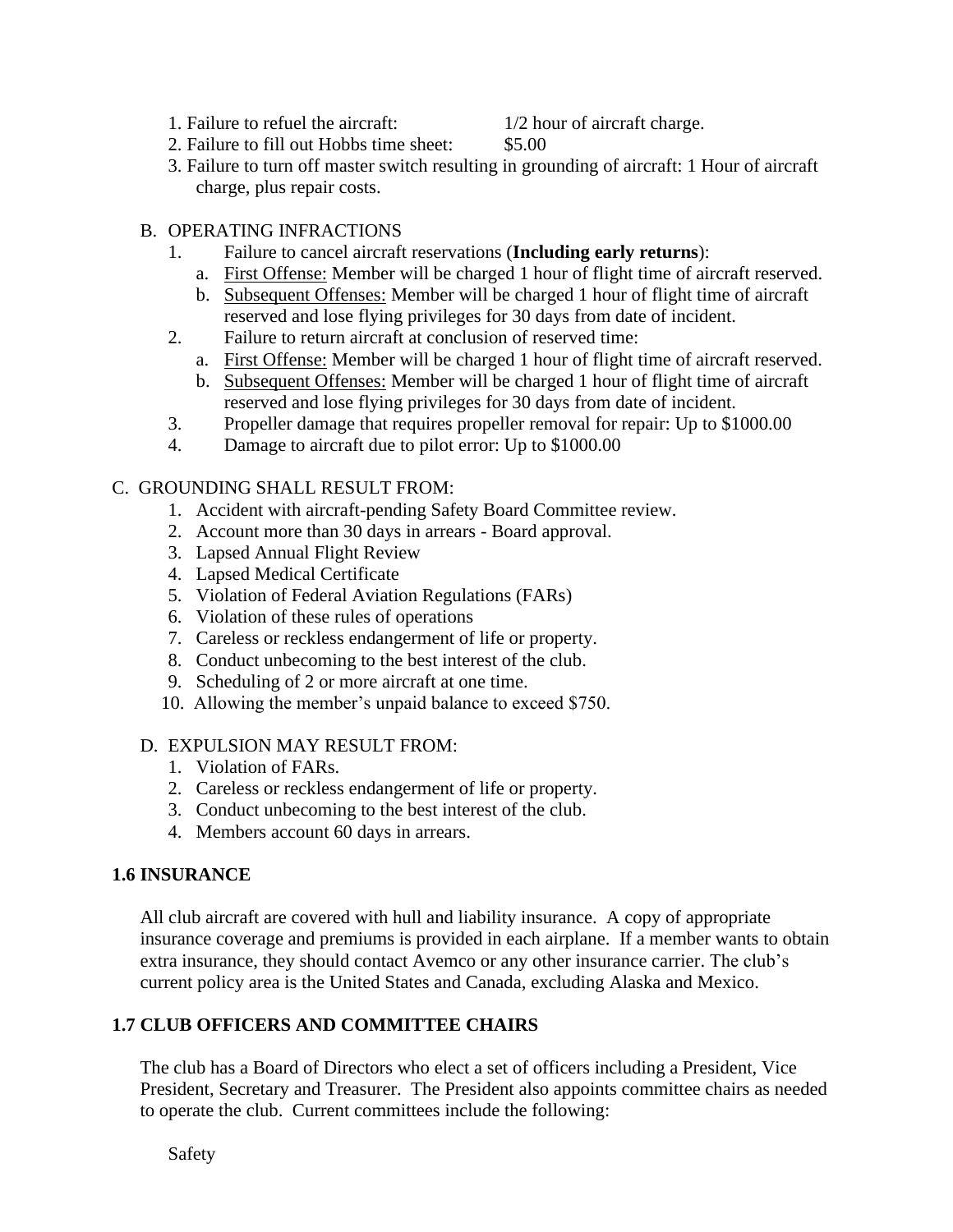Nominations Aircraft Maintenance Bylaws and Operations Auditing Aircraft Damage Review Membership Committee

### **1.8 CLUB RECORDS OF MEMBERS CERTIFICATES**

The club purchases hull and liability insurance for all club aircraft (Section 1.6). In accordance with insurance firm regulations, it is imperative that members comply with all Center 'O' Flying Club Rules of Operation and also provide the club with annual flight review endorsements, medical certificates, and other expiration date sensitive endorsements as they pertain to flying club aircraft.

# **1.9 AIRCRAFT HOURLY RATES**

#### **Fuel Price Adjustments May Change Operating Rate Monthly.**

CESSNA 172P (54073) is \$87 plus WA Sales Tax CESSNA 172N (75898) is \$97 plus WA Sales Tax CESSNA 182P (52349) is \$124 plus WA Sales Tax

Changes are listed in the club newsletter as appropriate.

#### **1.10 CLUB ANSWERING SERVICE**

The current telephone number for the 24-hour aircraft scheduling service is 360-459-1036. Aircraft may be scheduled up to 3 months in advance. Voice mail messages may be left for club officers or individual members.

#### **PRE-FLIGHT**

# **2.1 OWNER'S MANUAL FOR EVERY PILOT**

Each member is recommended to have a personal copy of an appropriate operations manual for each airplane he/she operates. It should accompany the pilot during flight operation. It is also an invaluable tool for review prior to going out to the airport. Having a copy on hand can save time and frustration for the pilot.

# **2.2 ANNUAL FLIGHT REVIEW REQUIREMENT**

Each flying club member wishing to pilot club aircraft must have a current annual flight review endorsement from a certificated flight instructor. The annual flight review is to be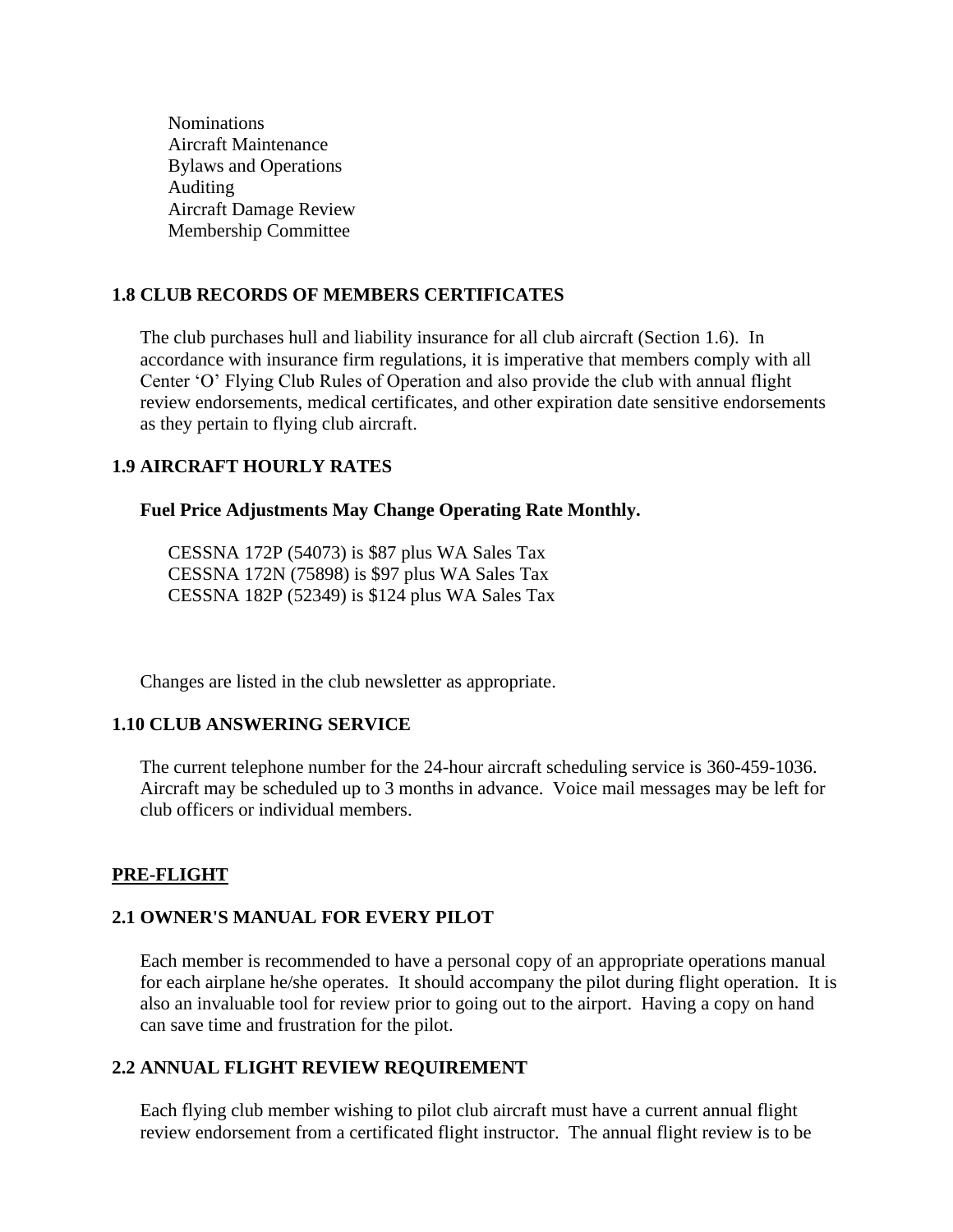conducted in accordance with FAR 61.56 Flight Review. A copy of the written endorsement must be on file with the club prior to flight.

## **2.3 PILOT CHECKOUT FOR EACH CLUB PLANE**

The insurance company requires all pilots to have a checkout in each make and model before flying that make and model as Pilot in Command (P.I.C.). Checkout must be done by a certificated flight instructor.

## **APPROVED PILOTS**

#### CESSNA 172N (N75898) & CESSNA 172P (54073)

Any flying club member who meets **all** of the following requirements:

- 1. Has a current and effective medical certificate (unless a pre-solo student pilot);
- 2. Satisfies the Club's **ANNUAL** flight review requirements;
- 3. Has received a checkout from, and written approval of, a certificated flight instructor in the same make and model as the insured aircraft.

## CESSNA 182P (N52349)

Any flying club member who meets **all** of the following requirements:

- 1. Has a current and effective medical certificate (unless a pre-solo student pilot);
- 2. Satisfies the Club's **ANNUAL** flight review requirements.
- 3. Has at least the following logged pilot time in the **same make and model** as the insured aircraft prior to acting as pilot in command:
	- a. 10 hours, if member has less than 100 hours of total logged flight time; or
	- b. 5 hours, if member has 100 hours or more of total logged flight time; A member may receive dual flight instruction in the insured aircraft from a certificated flight instructor to meet these requirements.
- 4. Has received a checkout from, and written approval of, a certificated flight instructor in the same make and model as the insured aircraft.

A member may receive dual flight instruction in the insured aircraft from a Certificated Flight Instructor to meet these requirements.

## **2.4 RESERVATION OF AIRCRAFT**

- a. Reservations for all flights are scheduled by calling the Center O Aircraft Reservation System, telephone 360-459-1036.
- b. If the aircraft is grounded for maintenance or repair, you will be informed via the reservation system or a board member.
- c. It is the responsibility of the member scheduling the reservation to cancel as soon as possible if you find you are unable to keep the reservation. If you return from your flight early, please call the reservation system and cancel the remainder of you reservation within 15 minutes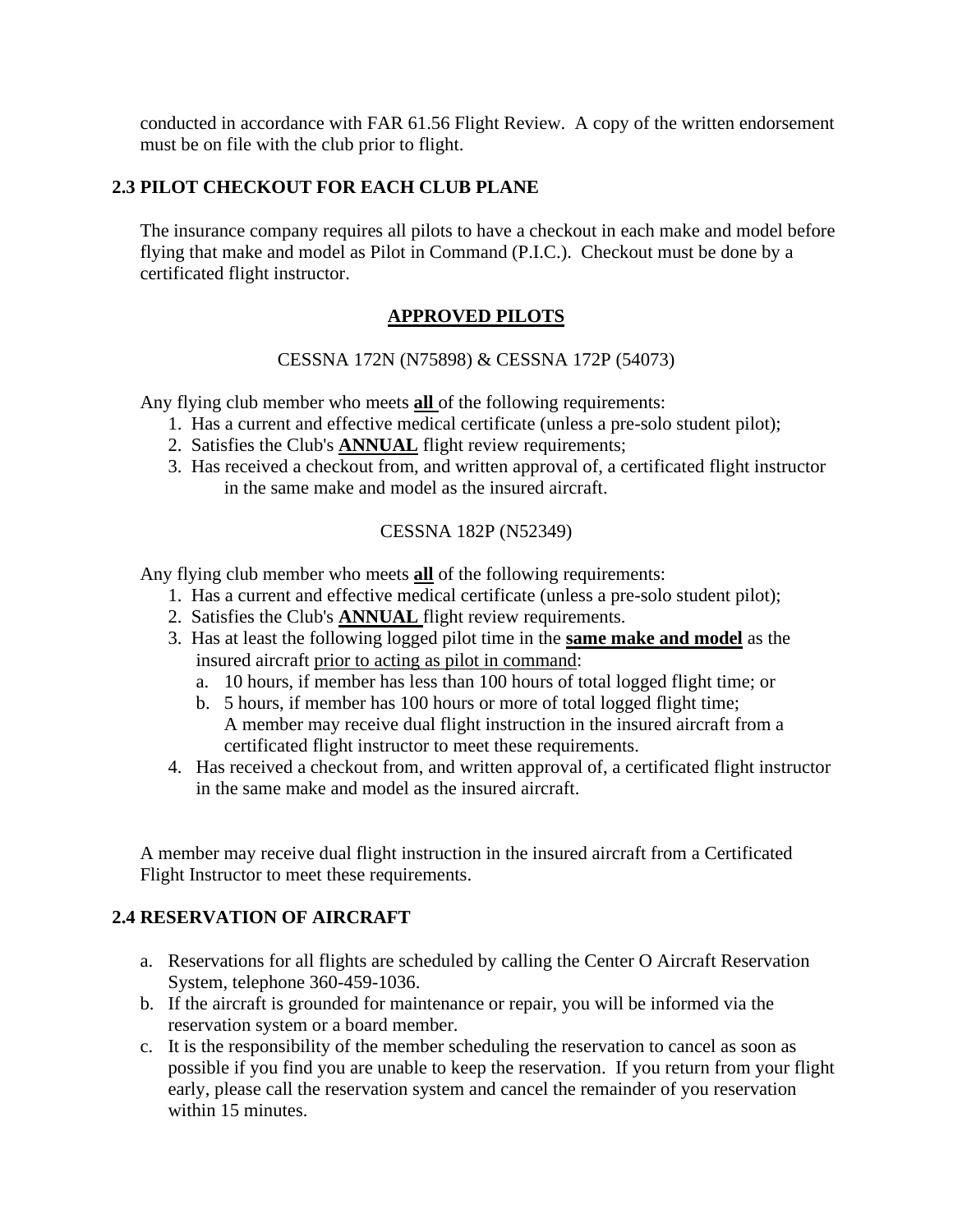d. Members are to return club aircraft before the end of the time reserved. Extensions of the scheduled time may be done through the reservation system if another member does not immediately reserve the aircraft.

### **2.5 REFUELING**

It is the responsibility of the pilot returning the plane to refuel it. If fuel is available and it isn't refueled, a half of an hour will be added to your time. If you don't record this additional one-half hour, the next pilot has the right to do so. (That person may also be leaving when there is no fuel available. Your lack of courtesy may create a real problem for the pilot after you.)

NOTE: At the date of this printing, there is little or no opportunity to fuel aircraft on the field after-hours. Pilots returning aircraft after hours must contact an FBO and arrange to have the airplane refueled the next morning.

#### **2.6 BEFORE EACH FLIGHT**

Before each flight, be sure to conduct a thorough pre-flight inspection, obtain a weather briefing, and file a flight plan if appropriate (see 3.4 FLIGHT PLANS AND FLIGHT FOLLOWING – VFR FLIGHT). If damage is found and the aircraft is airworthy, note such in the checkout log. If damage is found and the aircraft is NOT airworthy or could sustain additional damage from being moved, DO NOT MOVE AIRCRAFT and notify a maintenance officer or the club president. Leave a prominent message on the chalkboard or aircraft for the next pilot. Of considerable importance is the reading of any notices on the board on the condition of the plane. You are responsible for heeding any adverse information.

## **FLIGHT OPERATIONS**

#### **3.1 AIRCRAFT GROUNDED AWAY FROM HOME BASE**

When an aircraft cannot be returned as scheduled, the pilot shall immediately notify the maintenance officer or a board member, who will contact any pilot who may have the aircraft scheduled next. If a mechanical problem is involved, the aircraft may be taken out of service and a board member will determine a course of action for repair and return of the aircraft to home base.

#### **A. WEATHER**

The pilot shall make every effort to return the aircraft as soon as acceptable flying conditions exist. The pilot must immediately notify the maintenance officer or a board member, who will notify the next scheduled pilot for that aircraft.

In the event a Club member elects to leave the aircraft when a weather delay is incurred, the member is responsible for returning the aircraft or reimbursing the club for the cost of returning the aircraft. Such costs may include transportation and billeting costs of the ferry pilot, fuel, oil, storage, tie-downs, and any other incidental costs.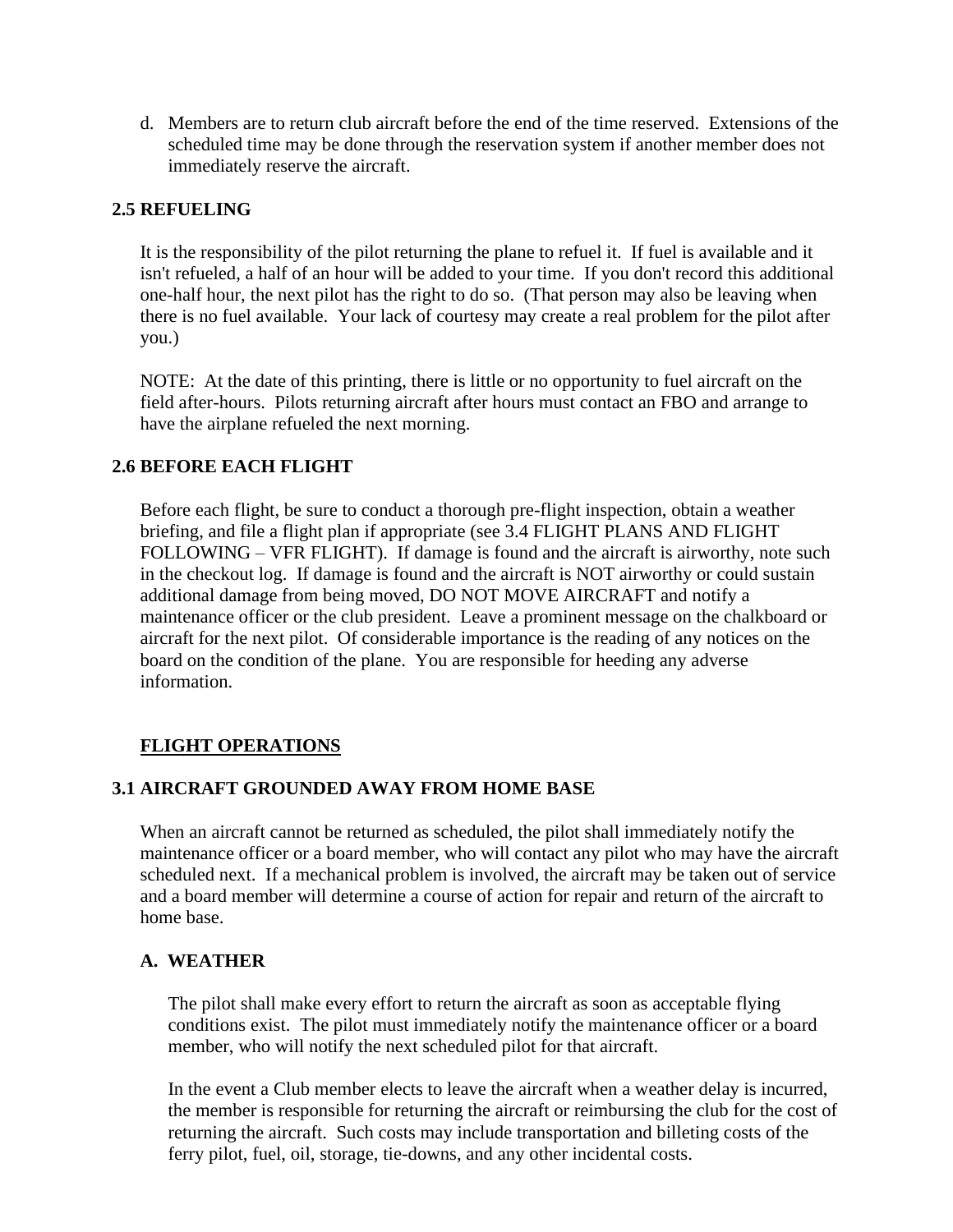#### **B. MECHANICAL**

Should it become necessary to obtain repairs for club aircraft while away from the home base, the pilot is expected to secure the repairs if they can be made within 72 hours, and is authorized to commit the club for such repairs to a maximum of \$500. Where the cost of repairs is estimated to exceed \$500, the pilot shall contact the maintenance officer or board member for authorization.

Failure to notify the maintenance officer or board member of a mechanical problem may deem the pilot liable for the cost of returning the aircraft to Olympia.

If the pilot or passengers must return to the home base before the aircraft can be restored to an airworthy condition, the pilot and/or passengers must return at their own expense. If the pilot must return without the aircraft, the board has the discretion to determine who will be responsible for the return of the aircraft and associated costs.

## **3.2 DAMAGE TO AIRCRAFT OR EQUIPMENT**

- a. In the event of damage to aircraft or equipment belonging to the club, the member causing such damage shall pay up to \$1,000 of the repair costs.
- b. A member is liable to the club for damages over and above the amount covered by insurance, if such damage results from the member's own carelessness or negligence.
- c. Upon occurrence of damage to the aircraft or loss of equipment, it is the responsibility of the pilot to contact the maintenance officer or board member of the club as soon as possible.
- d. An aircraft damage review committee appointed by the president of the club shall investigate all damage to club aircraft. The committee shall rule on the question of pilot error or violation of FAA or Club Rules of Operation. The committee will consider all FAA and NTSB reports and any other relevant information.
- e. In the case of doubt as to the cause of an accident, the club shall abide by the findings of the board of directors.

## **3.3 RESTRICTED AREAS**

Club members are to strictly adhere to rules on published restricted areas. Restricted and/or unimproved airports (such as grass, gravel, sand, turf, and the like) are off limits to all Center O Flying Club aircraft.

Alaska and Mexico are off limits to all Center O Flying Club aircraft.

## **3.4 FLIGHT PLANS AND FLIGHT FOLLOWING - VFR FLIGHTS**

Club members are required to file and open flight plans for VFR flight over 100 miles one way or over the Cascade Mountains. As an acceptable alternative to a flight plan, the club member may use flight following if it can be acquired prior to leaving the vicinity of the departing airport and maintained for the duration of the flight. If flight following is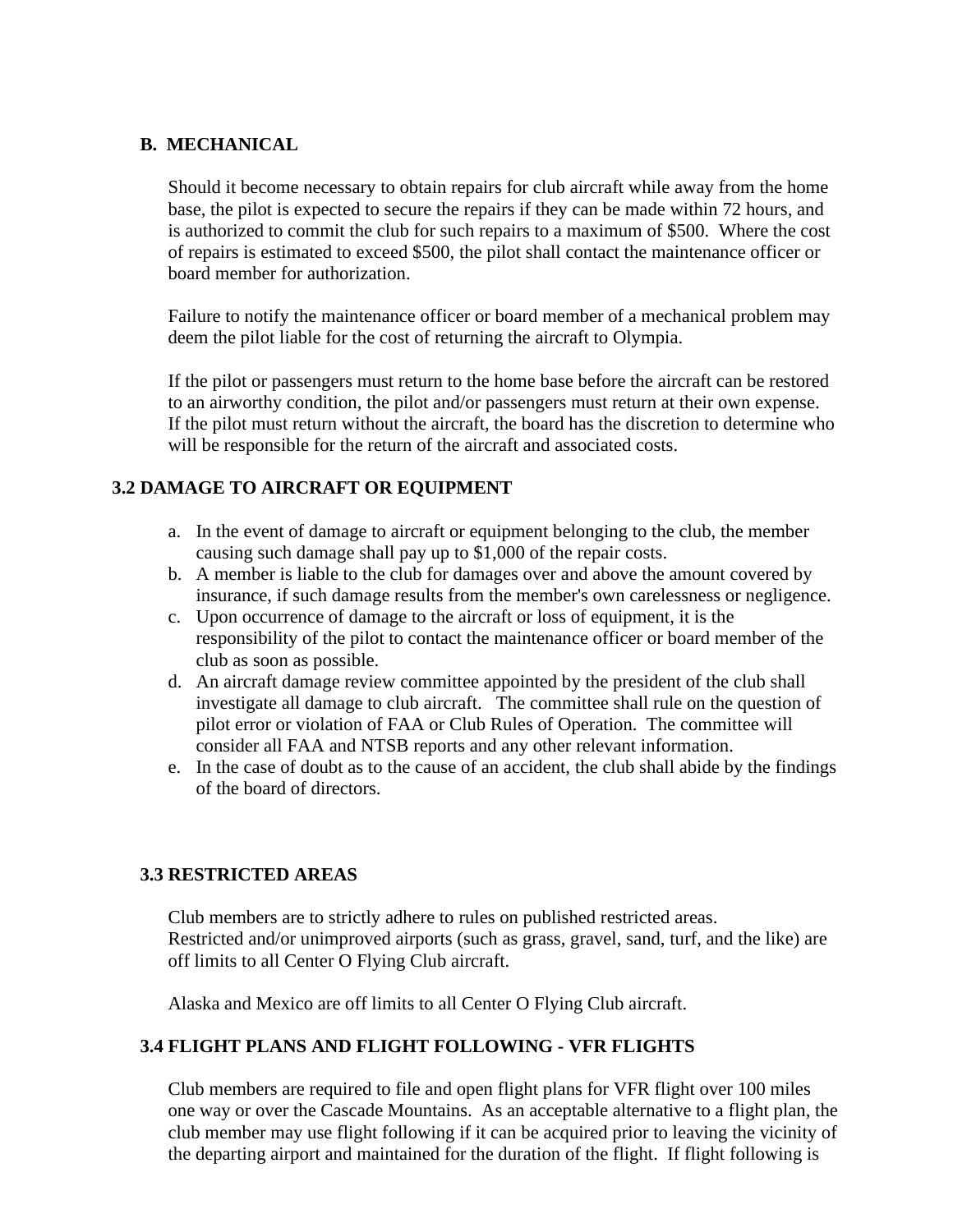not available, or is terminated in flight, the pilot is required to file an in-flight plan as soon as possible.

This rule is based on safety and Search and Rescue considerations. If this rule has been followed, when in-flight trouble starts, your stress level will be lower than if it's been ignored.

## **3.5 SMOKING RULES**

Smoking in and around the planes is forbidden at all times under all circumstances.

## **3.6 OPENING AND CLOSING FLIGHT PLANS**

Be sure to open your flight plan as soon as you are off the ground. Be sure to close it at your destination, either in the air or on the ground. Search and Rescue and/or law enforcement charges will be billed to the pilot in command for failure to close flight plans.

## **POST-FLIGHT**

## **4.1 SECURING AIRCRAFT AFTER FLIGHT**

- a. Members are responsible for refueling the aircraft after each flight (see 2.5 REFUELING).
- b. During winter months, a heater is turned on and placed inside the cockpit to reduce moisture on the instruments. Engine block heaters and trickle-chargers must be plugged in.
- c. Any member leaving an aircraft outside a hanger shall have the wheels chocked, brakes locked, gust lock installed, the aircraft tied down, and ignition keys removed. All doors and controls must be locked for over-night parking.

# **4.2 LOGGING FLIGHT TIME**

- a. Before each flight, the Hobbs Meter reading is recorded in the Flight Log in the hangar. Destination or "Local" is also noted along with the date and your name. "Local" means less than a 100-mile radius or west of the Cascade Mountains (see 3.4 FLIGHT PLANS AND FLIGHT FOLLOWING – VFR FLIGHT)
- b. The duration of each flight is computed from the starting of the engine until the engine is stopped after parking. The hours flown is recorded in the Flight Log. If the aircraft was not refueled, half of an hour is added to the flight time for each aircraft. Please refuel if at all possible to avoid problems for the next user, who expects a plane with full tanks.
- c. If the Hobbs Meter begins to turn to the next tenth of an hour, the pilot flying the aircraft at that time shall record that next tenth of an hour as part of their flight time.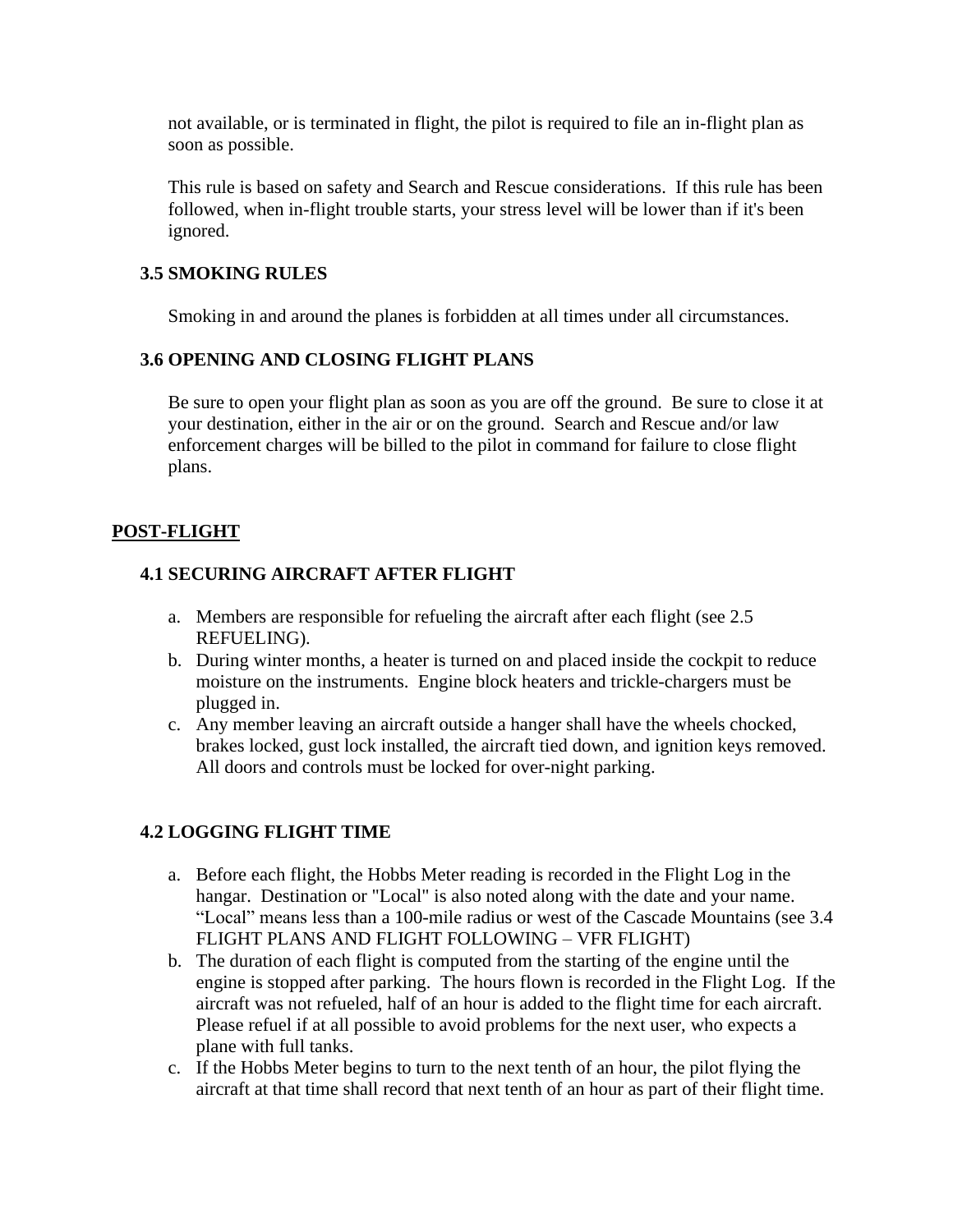#### **4.3 AIRCRAFT MAINTENANCE**

Each aircraft receives an annual inspection and 50 hour oil changes. All maintenance is performed or supervised by licensed A&P(IA) Mechanics.

If you discover a malfunction or mechanical problem that renders the aircraft non-flyable, you must notify the maintenance officer or a board member as soon as possible. The airplane will be taken out of service and the next person scheduled to fly it will be notified. A notice should be posted on the bulletin board in the hangar and in the Flight Log indicating the aircraft is grounded.

If you are not sure whether the aircraft is flyable, a qualified mechanic should be able to tell you. However, even if someone tells you the airplane is airworthy, the responsibility for the decision to fly it is still yours.

For purposes of aircraft maintenance, flight time can be charged to the club. For this purpose, maintenance is defined as engine warmup for oil change, flight testing, ground testing, and positioning aircraft to or from a maintenance facility. It is allowable to use and charge time to the club for a second aircraft to position the repair required aircraft. Mileage rate at current IRS rate will be allowed for auto travel.

### **IF YOU DISCOVER A MALFUNCTION THAT MAY AFFECT THE SAFETY OR ABILITY OF A CLUB AIRCRAFT TO FLY, IT IS YOUR RESPONSIBILITY TO REPORT IT. DO NOT WALK OFF AND FORGET IT!**

# **BEFORE AND AFTER EACH FLIGHT**

#### **BEFORE EACH FLIGHT**

- 1. The Hobbs Meter reading is recorded in the Flight Log.
- 2. The oil level is checked.
- 3. The entire preflight inspection is conducted.
- 4. The Bulletin Board is checked for important notices.
- 5. The hangar is CLOSED and LOCKED while on your flight.

#### **AFTER EACH FLIGHT**

- 1. The aircraft is refueled (see 2.5 REFUELING).
- 2. The wheels are chocked.
- 3. The Checklist Placard is left on the instrument panel or in the seat pocket. The aircraft manual is left in the seat pocket.
- 4. The ignition key is removed and placed on top of the instrument panel or clipped to the control wheel, unless the plane is left outside.
- 5. The MASTER SWITCH is OFF!
- 6. The aircraft is left clean for the next member. Please remove any personal items and rubbish (whether or not it is yours). Please help keep the planes clean.
- 7. Your flight time (Hobbs time) is recorded in the flight log.
- 8. Any defects or problems found are recorded in the log and noted on the Bulletin Board.
- 9. Hangar lights off.
- 10. Hangar door locked.